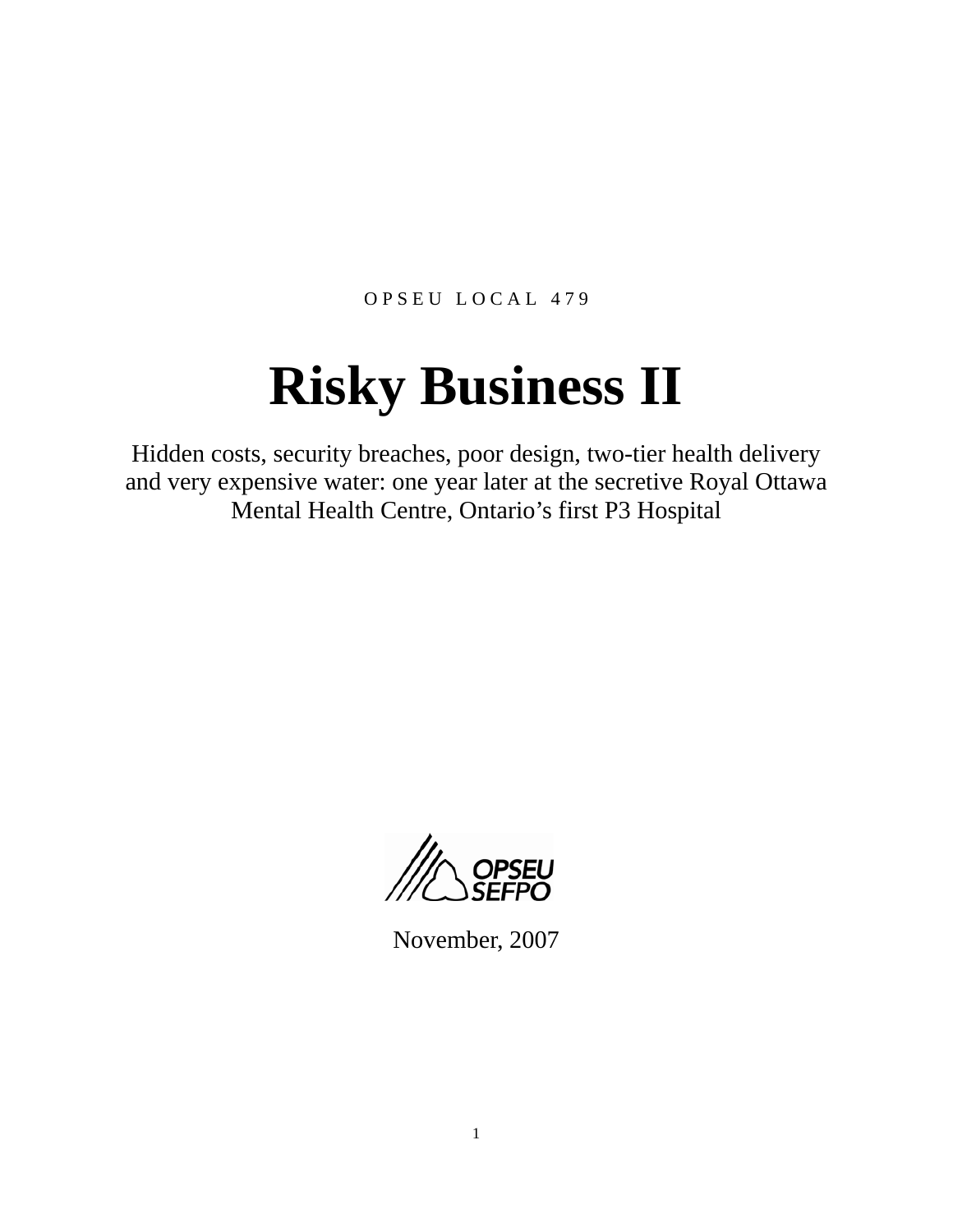#### **Executive Summary**

The Royal Ottawa Mental Health Centre (ROMHC) opened October 27, 2006. It is the first public hospital in Ontario to be designed, built, financed and maintained by the private sector.

The hospital was originally designed to hold 284 beds at a cost of \$95 million. It opened as a 188 bed hospital costing \$146 million -- \$51 million over the original target budget and significantly smaller than originally planned.

The problems encountered in the new P3 exceed a tolerable level of errors and omissions, inconvenience and risk. Problems have had a serious impact on operating efficiency and a devastating impact on staff morale. After one year of operation, many of these problems remain and others have come to light.

While the hospital claims the new facilities to be "state-of-the-art," staff and patients have encountered a high-risk workplace and the Ministry of Labour continues to monitor the implementation of issued orders. Hidden costs have strained clinical budgets impacting patient care and the public interest. Lines of authority have become blurred between hospital and P3 management as well as, more broadly, between the public and private sectors. Two-tier health services are being offered within the halls of the hospital, with a commercial fee-based clinical service operating alongside public services. Some of the most serious problems stem from ongoing cost saving measures:

- For-profit treatment offered alongside public services.
- The Ekahau personal alarm system promised to be in place in time for the move -- it still has not arrived.
- Inadequate security in temporary exercise yard resulted in escape from medium secure unit.
- Managers are unable to obtain contractual information with the P3 in order to manage and plan budgets.
- Managers are not allowed to view any of the signed contracts and are simply expected to accept the word of Carillion managers with respect to entitlements.
- Magnetic door locks have failed, preventing emergency response teams from entering/ exiting units.
- Hospital program budgets are billed for damage/maintenance considered by Carillion not to be due to "normal use".
- Program managers were surprised that they were required to budget \$3000 per year to cover upkeep costs. New rules about who pays for what are not clear.
- Washrooms and work areas are not accessible to electric wheelchairs.
- Doors to wards are difficult to open and geriatric patients have been caught between the doors.
- Doors to patient rooms swing only one way, allowing patients to barricade themselves in.
- Shower heads in the geriatric unit are fixed, reducing a patient's ability to shower independently.
- Baffles behind grab bars prevent the user from securely grasping them.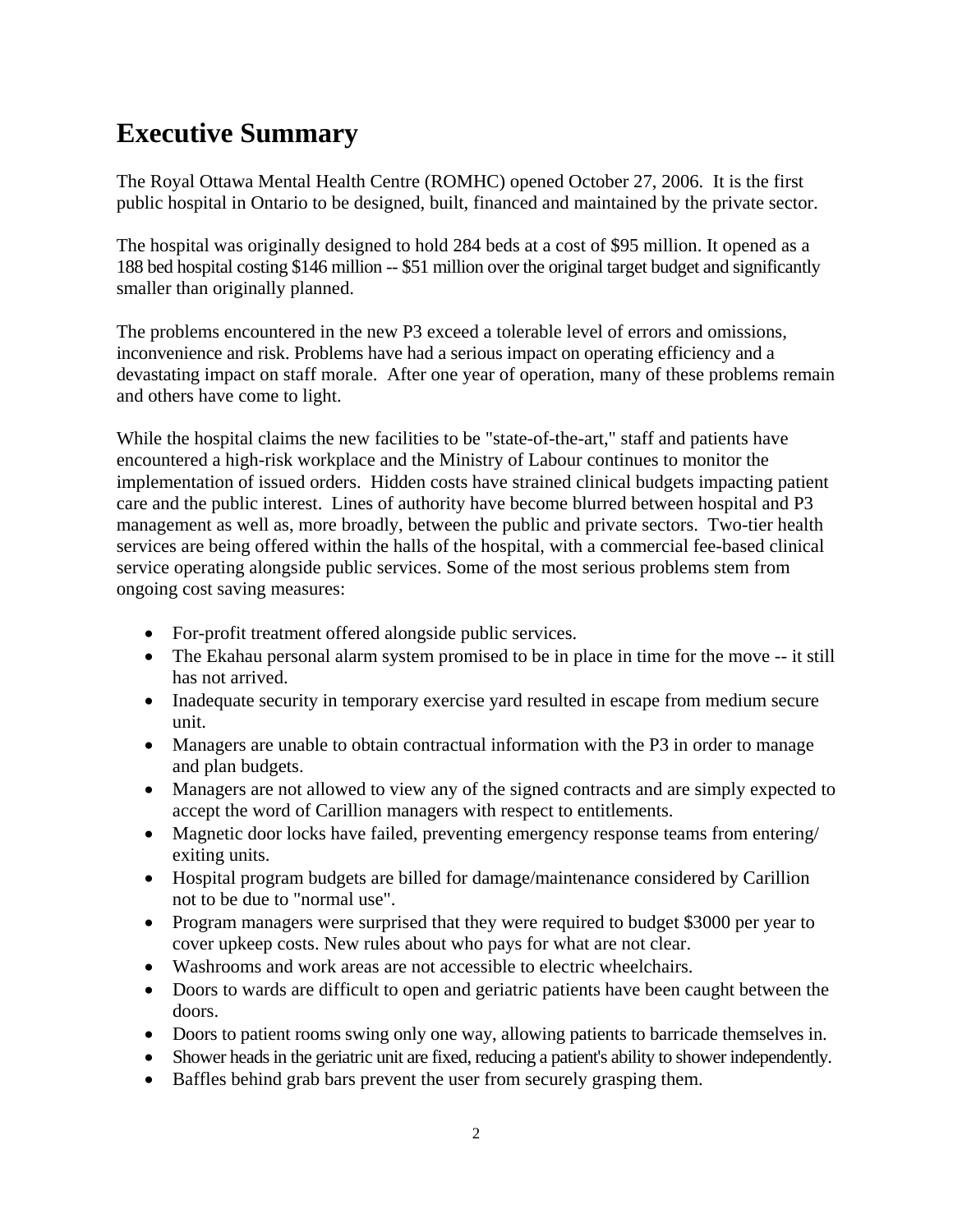- Insufficient house keeping staff to keep the building clean or to cope with a greater number of washrooms.
- House keeping staff is forced to clean during daytime hours only, thereby limiting access to washrooms and contributing to increased noise during clinical intervention.
- Sound insulation between offices is insufficient, compromising clinical work.
- The "wireless environment" remains problematic with persistent phone, fax and computer problems. Work is underway to hardwire high risk areas.
- Patients are not permitted to take juice with foul tasting medication unless they have a physician's order.
- Security design problems identified prior to the move are only now being corrected.
- In order to cut costs, Carillion now runs the cafeteria using only disposable plates, cutlery and food containers -- all going to landfills after use. Previously disposables were used for take-out only.
- Clinical programs discovered that photocopy machines are not owned but leased. These programs must cover the \$93 per month lease costs for each machine from their budgets and pay a three-cents-per-page fee for printing.
- Carillion charges \$15 per visit to hang anything on an office wall.
- Each jug of tap water ordered for a meeting costs \$5.
- Air quality tests were performed and \$500 was billed to the employees' program after complaining about a ventilation problem.
- Carillion refuses to mount display cases for patient art transferred from the old buildings because it does not match the décor. Carillion has not agreed to supply new ones.
- The hospital is restricted from using any contractor other than EllisDon for renovations, however small in scale.
- A dispute between the hospital and Carillion over payment for improvements resulted in a delay in action costing clinical budget staff overtime costs.

The Royal Ottawa Health Care Group (ROHCG) reported a balanced budget for the year 2005- 2006 prior to the move into the P3. The ROHCG is now running a deficit resulting in layoff of clinical staff as well as senior managers. We continue to ask the government to:

#### **1. Place the public trust above profit-making ventures and disclose all transactions involving public funds.**

#### **2. Monitor and intervene when the quality of patient care is compromised by cost-cutting motives so that savings are not made on the backs of patients and health care workers.**

**3. Step up inspection to ensure the centre is safe and secure for patients and staff.** 

**4. Place a moratorium on all future P3 contracts until a full public fiscal and operational review can be done on the Royal Ottawa and William Osler facilities.**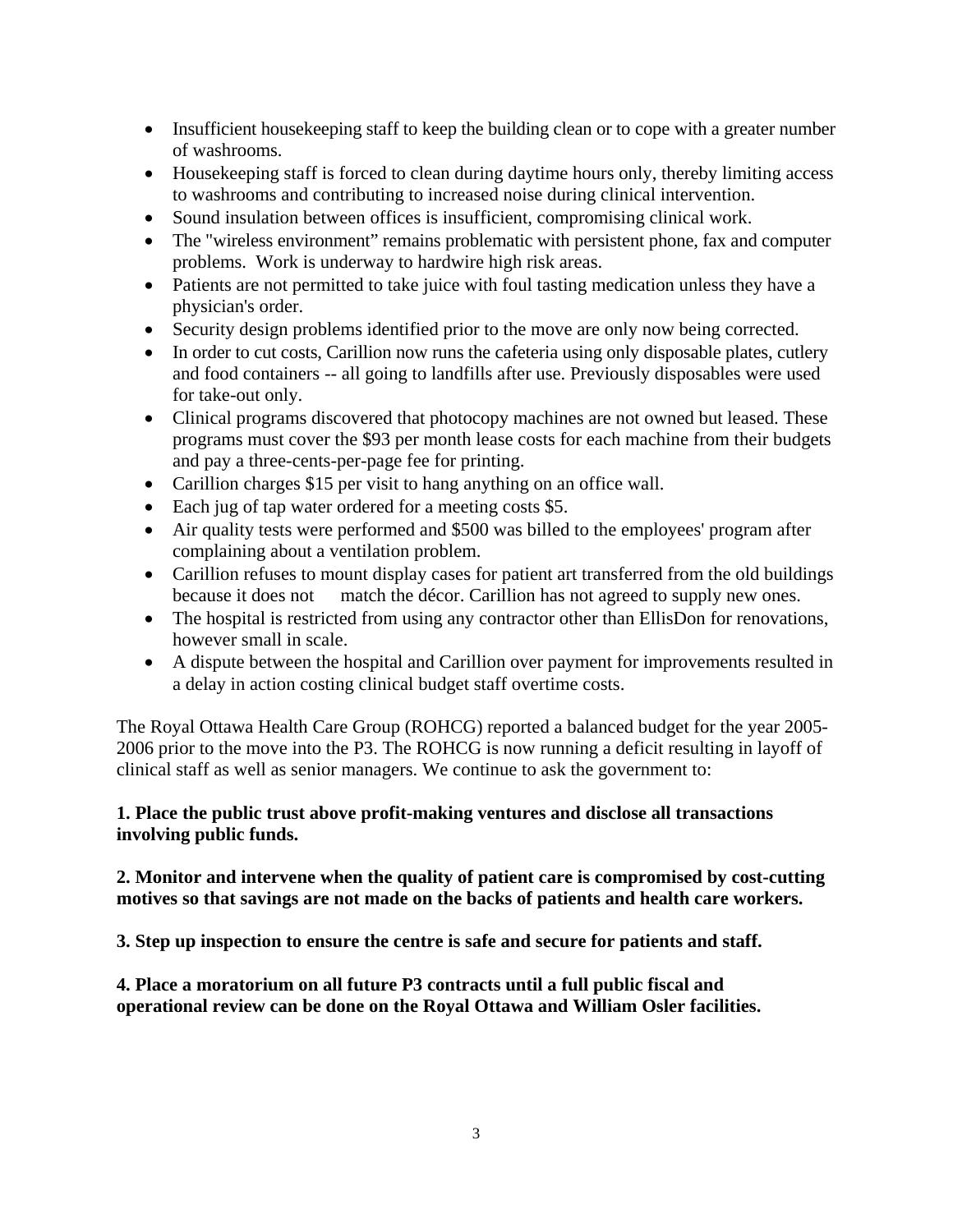## Risky Business II

Hidden costs, security breaches, poor design, two-tier health delivery and very expensive water: one year later at the secretive Royal Ottawa Mental Health Centre, Ontario's first P3 Hospital

Privatization at the former Royal Ottawa Hospital (ROH) began in 1995 with extensive contracting out of support services (see OPSEU 479 report "Risky Business", June 22, 2007 available at http://www.opseu.org/bps/health/mental/P3RoyalOttawaReport.pdf for detailed history).

In 2001 the Harris government announced that the ROH would be redeveloped as a Public-Private Partnership (P3). The new Royal Ottawa would be privately financed, built, operated and owned. In 2002 the Ottawa Citizen newspaper reported that the deal had been capped at \$100 million.

In October 2003 the Royal Ottawa became an election issue. On the eve of the vote Liberal leader Dalton McGuinty pledged to bring the project back into the public sphere. However, once elected, Premier McGuinty made some cosmetic changes to the deal and gave final approval for the deal between the Royal Ottawa health Care Group (ROHCG) and The Health Infrastructure Company of Canada (THICC) -- a consortium consisting of financier Borealis; builder EllisDon; and operator Carillion.

Critics of P3 deals contend that their secrecy prevents the kind of public scrutiny that is necessary to properly evaluate the value of such deals. Critical analyses on the information available conclude that they often lead to reductions in beds, staff and, ultimately, losses of service to the public. Hospital P3's lend themselves to a blurring of the lines between the public and private sector and may create opportunities for the poaching of patients from the public system by private for-profit interests. In the Royal Ottawa, a private for-profit fee-based clinic has opened alongside public services, opening the facility to delivery of two-tier health care.

The kind of problems encountered at the Royal Ottawa are likely to be repeated in some form at the recently opened William Osler Hospital in Brampton. Originally planned to have 608 beds at an estimated cost of \$350 million, the cost escalated to \$550 million by the time the contract was signed with the private for-profit consortium. In an October 26, 2007 press release, the Osler revealed the total cost is now \$790 million. While the Osler public communications continues to claim they have approximately 600 beds, the hospital only opened with 479 beds. The 608 planned beds will not come into service until 2011/12, leaving the Osler with only 100 more beds than the Peel Memorial Hospital, which closed to make room for the new Brampton hospital.

Since the opening day, the hospital has been plagued with wait times issues, as the facility has been unable to keep up with demand.

Given the government's commitment to evidence-based decision-making, it is our opinion that there is significant and growing evidence to suggest it is time to take another look at this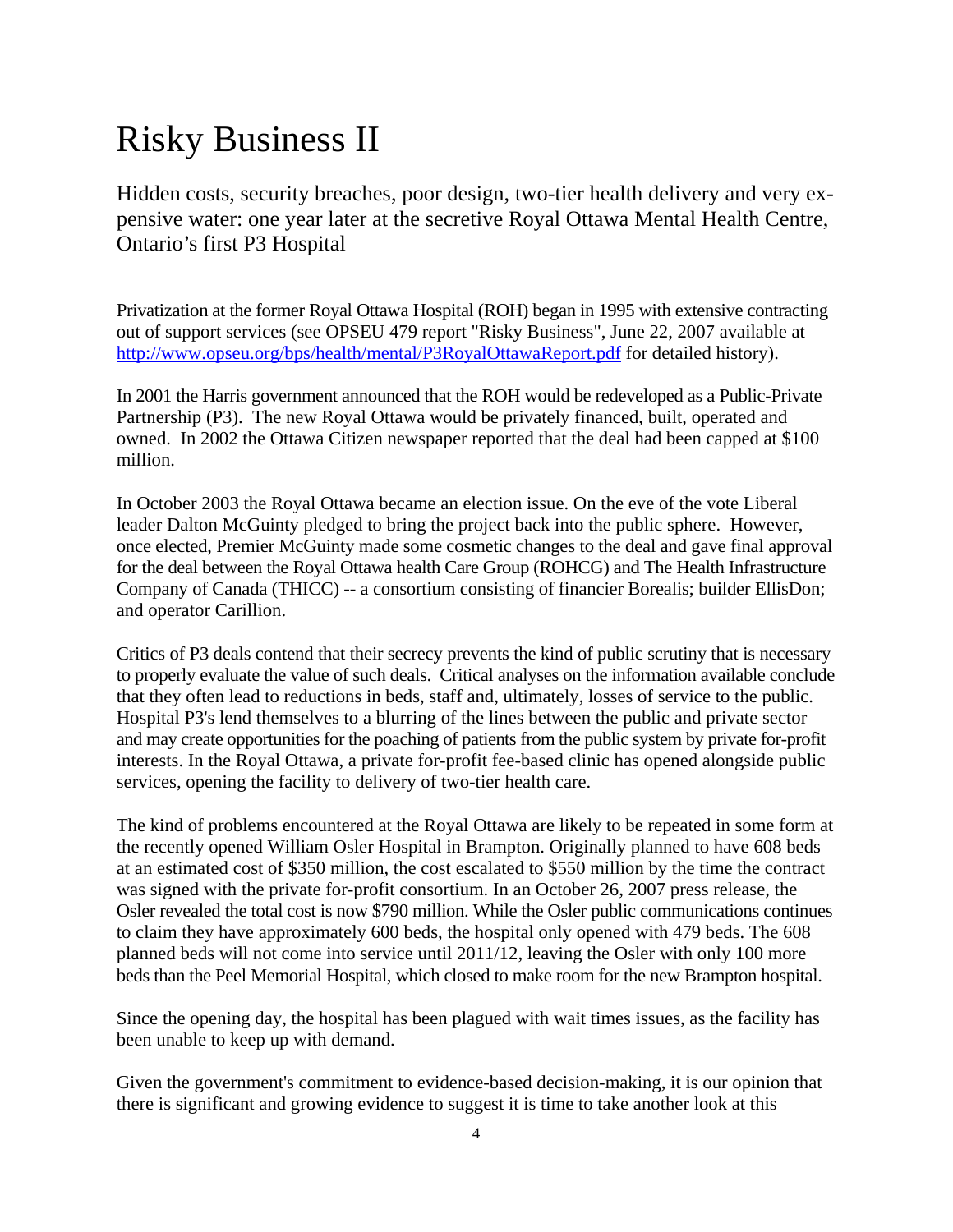method of financing and operating public infrastructure. Every Ontarian knows there is no such thing as free money - the hidden costs and serious quality concerns should be thoroughly reviewed before more such projects are undertaken.

#### **One year anniversary marred by staff layoffs**

The newly renamed Royal Ottawa Mental Health Centre marked its first anniversary in the P3 amidst staff layoffs attributed to financial shortfalls by hospital management. As the hospital conducts a recovery planning exercise in response to a growing deficit, staff are bracing for further layoffs. Entire programs may be on the chopping block.

Despite assurances from the McGuinty government to the contrary, the Royal Ottawa P3 has followed the pattern predicted by P3 critics: bed reductions and staff layoffs are taking place at the Royal, as they have in other jurisdictions at home and abroad.

Originally announced as a 284 bed hospital at a cost of \$95 million it was officially opened by Premier Dalton McGuinty on October 27, 2006 with only 188 beds at a cost of \$146 million (http://www.web.net/~ohc/P3s/ROHEconomistAnalysisNov2.pdf). No final cost has been released, with work behind schedule on a significant wing of the hospital.

#### **Secret deals "poor value for money"**

The Royal Ottawa P3 remains shrouded in secrecy. The exemption of hospitals from Freedom of Information (FOI) requests means the only recourse open to those defending the public interest is costly legal actions.

Four years after the Ontario Health Coalition, OPSEU, CUPE and SEIU took THICC (the private sector consortium) and the government to court seeking disclosure of documents related to the Brampton P3 deal, not all of the documents have been made available.

Of the William Osler P3 documents that have finally been released through the courts, the Ontario Health Coalition in May of 2007 asked for an analysis by economist Lewis Auerbach, a former Director of Audit Operations with the Office of the Auditor General of Canada. Auerbach concluded that the extraordinary costs of the project represented poor value for money and that the cost of the project, rather than being less than the public sector comparator, was significantly more. (See www.web.net/ohc/P3s/LAwohcMemoMay9Final.pdf)

Steven Shrybman, representing the unions/health coalition in court, characterized the approval of the P3 project as a betrayal of the government's obligation to manage the public purse. More recently economist Hugh Mackenzie has asserted that P3 projects cost approximately 1.5 times projects carried out in the traditional public sector manner.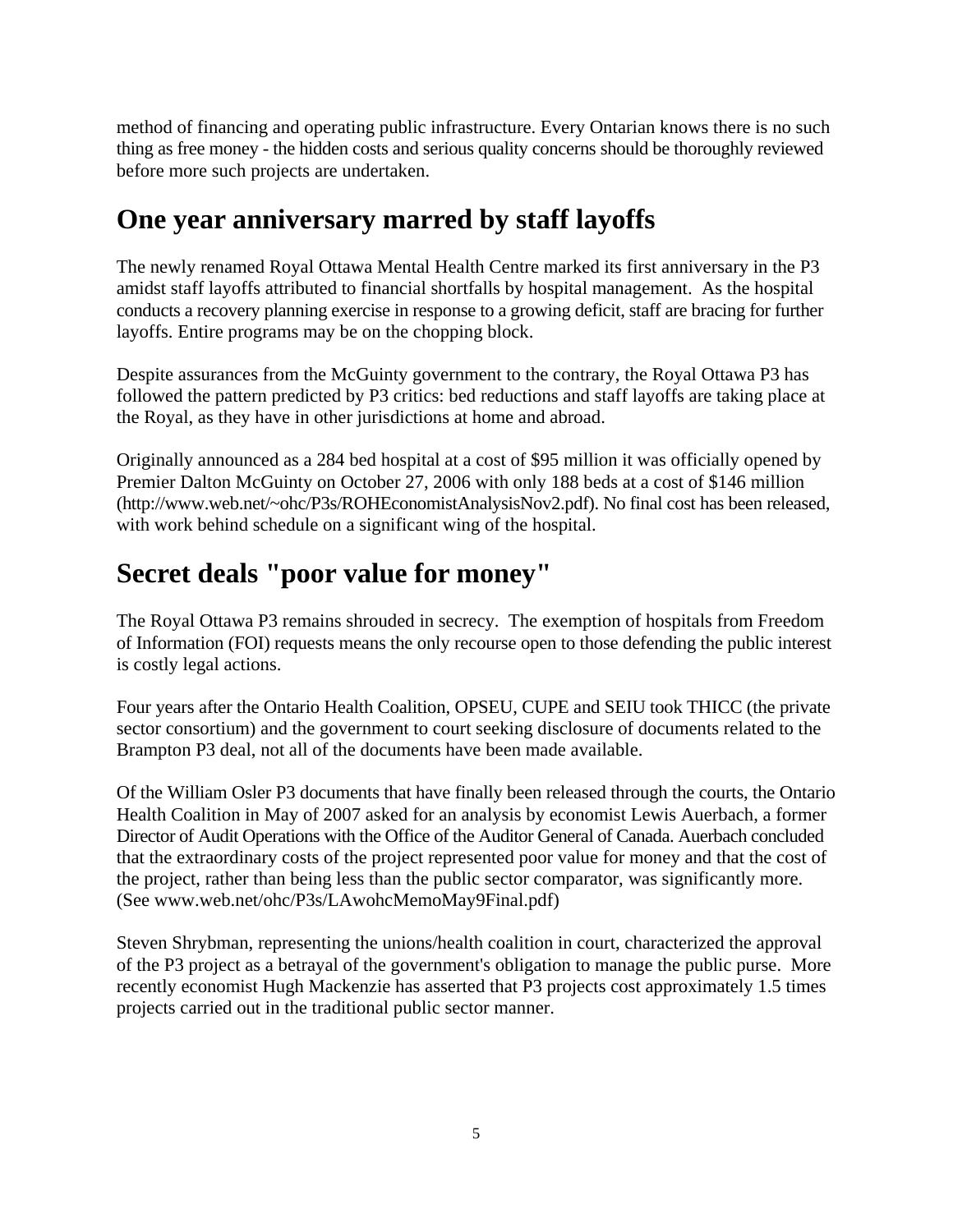#### **Ahead of schedule and on budget?**

The government's claim that the first P3 (Public-Private Partnership) hospital, the ROMHC, opened ahead of schedule and on budget is either a matter of very liberal interpretation or is quite simply at odds with the facts. The final product, as is typically the case with P3's, has grown in cost from the originally announced \$95 million to \$146 million (an additional \$51 million) upon the awarding of the contract, while the bed count has shrunk from 284 to a mere 188 (see press release, Dec. 7, 2001, Brand New Royal Ottawa Hospital Approved).

As clinical programs began their move into the new building on November 1, 2006, it became clear that the facility was anything but "ahead of schedule". Amidst construction activity and debris, security and safety concerns identified prior to the move were proven justified. OPSEU lodged a formal complaint to the Ministry of Labour on November 3. After three days in the new building with no functioning phones or computers, staff harboured grave doubts concerning the advisability of transferring patients into the building the following Monday.

In the public announcements regarding the Royal Ottawa P3, it was revealed that payments would not begin to flow to the consortium, THICC, until the building was occupied. Regardless of the reasons, staff and patients were moved into a building that was neither complete nor fully tested and operational prior to occupancy.

#### **Phase One construction still incomplete at one year**

Announcements at the time of the opening failed to mention that some areas fundamental to the functioning of the facility had yet to be completed. These included the loading docks, a secure exercise yard for residents of the medium secure unit and the sallyport, a self-contained secure area for prisoner/patient transfers.

After one year the temporary exercise yard remains in use. The temporary yard, along with a number of other security concerns, raised serious doubts about the advisability of making the move to the new facility, prompting last minutes contingencies.

An escape from the exercise yard led to a dispute as to whether the hospital or Carillion, the operator, would cover the cost of razor wire to replace barbed wire to thwart further escapes. Potential breaches in security place both staff and patients at risk. Hospital staff do not have the training of correctional officers to deal with such incidents. During this period, access to the yard was disallowed, leading both to formal complaints and a significant increase in tensions on the unit. This necessitated bringing in extra staff at a cost in the tens of thousands of dollars; a cost due to construction delays which is being absorbed by the clinical hospital budget.

Loading docks only came into use several weeks before the first anniversary. The sallyport came into use more recently, but was found to have been built too short.

The sallyport is designed to be closed off both to the exterior and interior of the hospital to permit secure and private transfer of patients/prisoners directly to the medium secure unit.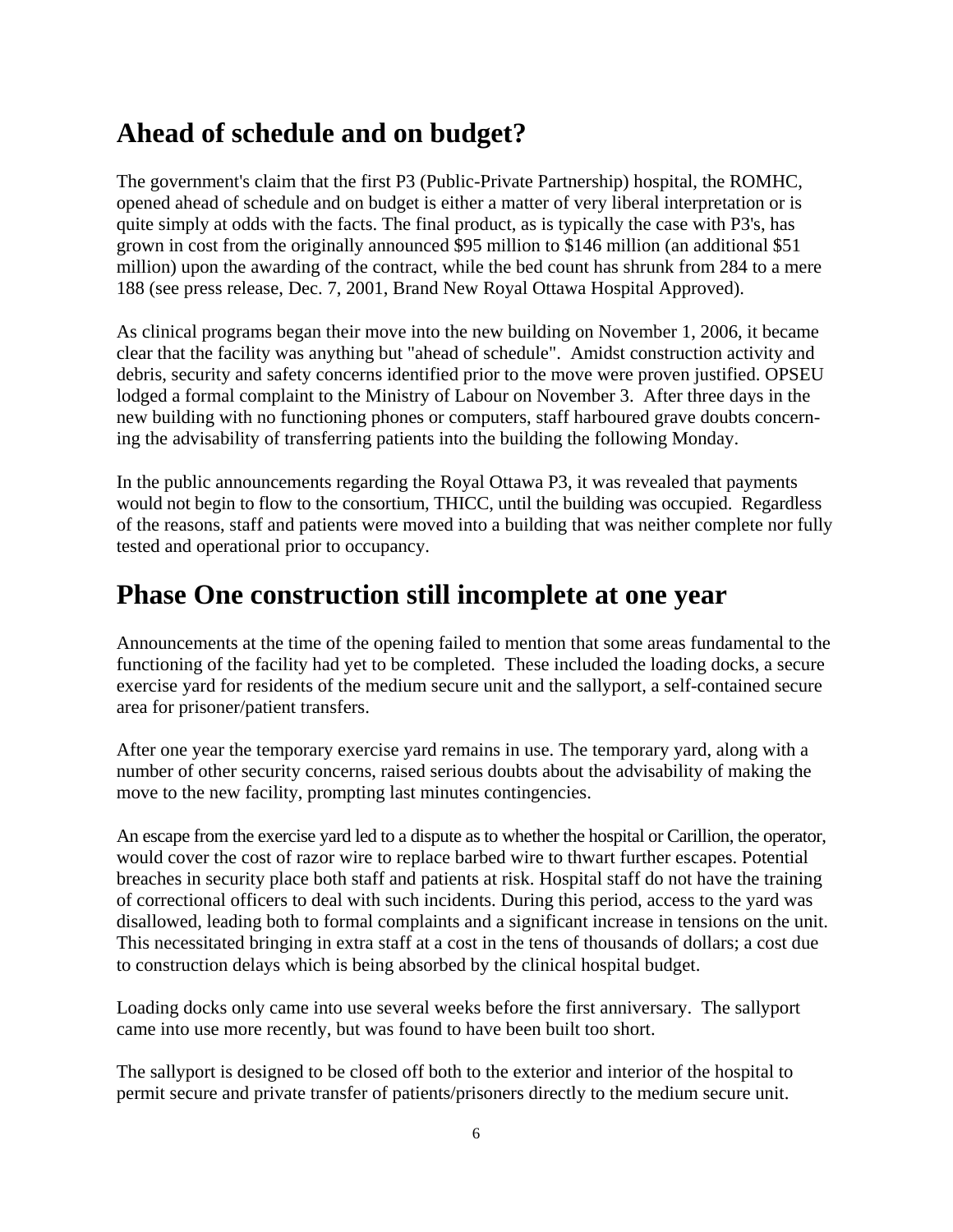Prior to coming into use, orange jumpsuited and shackled patients/prisoners had to enter/exit the building from the main entrance in full public view. The security of the sallyport was also intended to provide an efficiency whereby the ROMHC would be added to the daily route of the Ottawa-Carleton Regional Detention Centre for drop off and pick up of prisoners. Since the \sallyport was built too short to accommodate this vehicle, additional travel arrangements have had to be made for transfer of patients/prisoner to and from the ROMHC.

#### **Secret negotiations delay work on phase two**

The expected July 1, 2007 occupancy date for the second stage of construction came and went. In fact, no activity was taking place on this final stage of construction.

With the exception of landscaping, the site remained deserted without explanation for about two months. When construction appeared to be resuming in June, staff were told that the Ottawa Withdrawal Management Centre (commonly known as the Community Detox Centre), sponsored by the Hôpital Montfort, would be a tenant of the new youth wing. A revised occupancy date was announced for the first quarter of 2008.

Shortly after construction slowed again. CEO Bruce Swan simply explained the delay as connected to ongoing discussions -- bringing the future of the expanded project into question. When a public acknowledgement was finally made in response to the probing of CBC video journalist Simon Gardner, no details were provided. To date, no information has been released concerning any changes to the P3 contract in order to cover the additional costs associated with the modification of construction plans to accommodate the new tenant. With change orders leaving the public at the mercy of the contractor, the secrecy of these deals stands in the way of public accountability.

Now well behind schedule and in a race to close in the new wing before the snow flies, construction workers are under pressure to move the work along quickly. Recently, when a worker suffered a broken collar bone as a result of a fall, at least one worker attributed this to the fast pace of construction.

#### **Turmoil at the top**

At the one year mark the ROMHC is headed up by an acting CEO and acting CFO. In a hastily called staff forum in October, the Chair of the Royal Ottawa Health Care Group board of directors announced that CEO Bruce Swan would be leaving the organization by mutual agreement at year's end. A few weeks earlier the CFO had left with no public farewell, and in the preceding months it was announced that the positions of VP of Integration and VP of Communications had been eliminated as a cost saving measure. Shortly after the departure of the VP of Communications, the manager of the Communications department also left without announcement.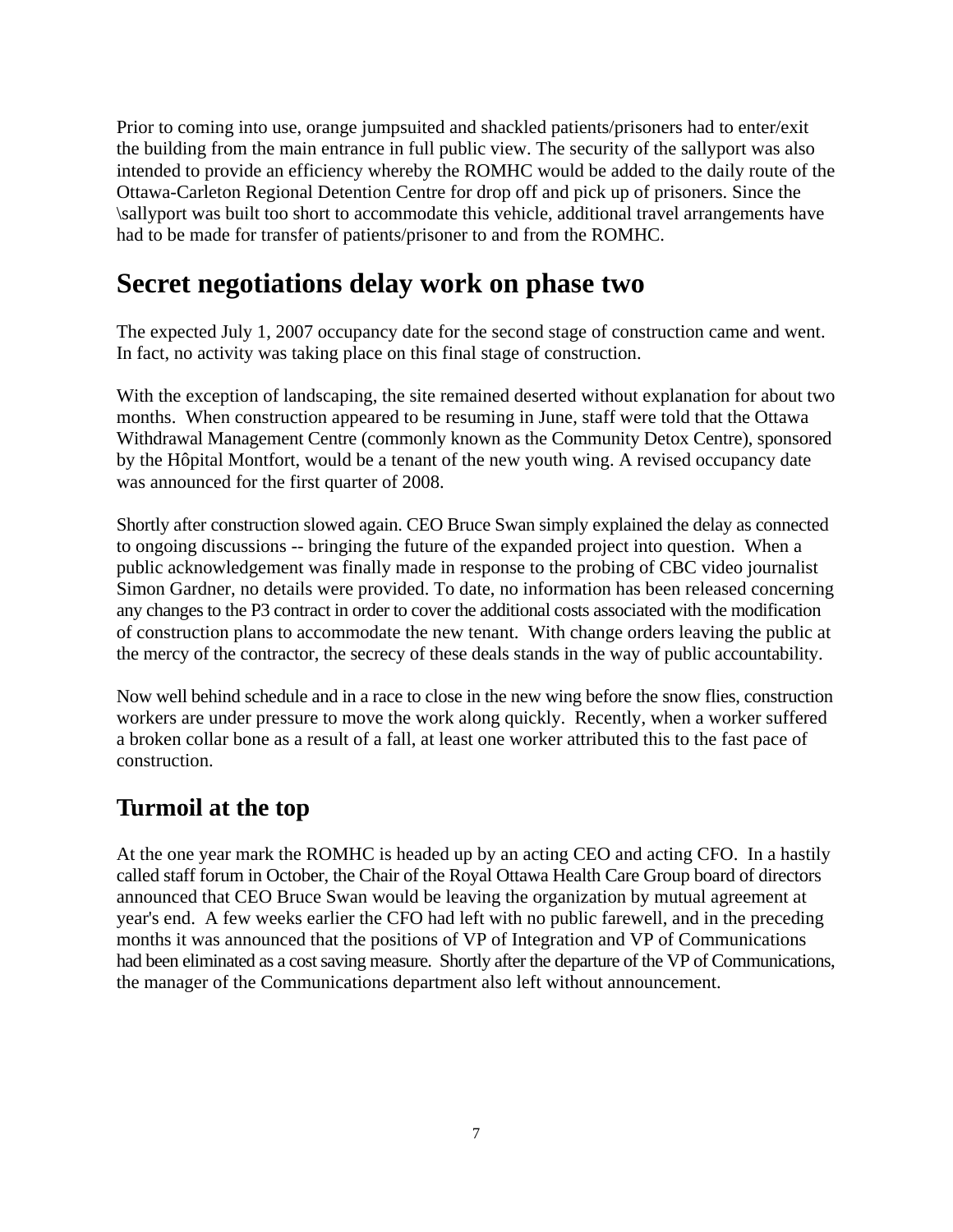#### **Public-private: Blurring the lines**

No commercial tenants are listed in the Directory for the Research Tower where such tenants were planned to reside. Private sector enterprises were to be housed separately to maintain the distinction between private-for profit enterprises and the public-clinical services of the hospital. However, a major commercial tenant, MindCare Centres, has set up shop in the hospital proper. One of the major concerns of P3 critics is the blurring of the lines between the public and private sectors that can occur in these projects and which can result in the poaching of patients by the private sector. With MincCare Centres operating within the walls of the hospital, it raises the spectre of two-tier healthcare directly within a public facility.

According to the November 15, 2007 edition of an Ottawa community newspaper, *The News EMC* (New mental health therapy at Royal Ottawa, page 22), "The Royal Ottawa Hospital is housing a clinic where mental health patients can access a new form of treatment using electricity. . ." The article further states "the government of Ontario has taken the position that there is not enough evidence of its efficacy to add it to the list of treatments covered by the provincial health plan." Does the delivery of such a service deeply embedded within a public hospital lend this commercial enterprise a level of legitimacy to which it may not be entitled? Might this also induce patients to invest in the \$7000 cost of an initial treatment? What is the effect on less well-heeled patients who witness their peers entering into what is presented as a promising new treatment they cannot afford?

Entry into this treatment requires a physician's approval. At least one ROMHC psychiatrist is seeing patients in order to provide the necessary approvals. It is not known what financial arrangements govern these transactions which straddle the pubic and private systems. Are public funds subsidizing this profit driven enterprise?

#### **One year in the P3 - problems persist and new ones arise**

A degree of fine tuning is to be expected in any new facility and some has been done. But other problems are fundamental to the design. Some have significant costs attached, and battles ensue over responsibility for such costs. Many staff have fallen victim to "reporting fatigue." Believing that problems will not be remedied, they often no longer report them. However, these problems continue to have a significant impact on operating efficiency and overall staff morale.

The judgment of those leading the project has also come into question -- particularly with respect to the wireless environment. When the acting CFO was asked who was responsible for the decision to embark on such a wireless environment, he responded that this was unknown and unimportant. Staff feels this response is a reflection of a broader lack of accountability. With other hospital projects coming on-line using similar wireless technology, such as Brampton's William Osler P3, evaluations must be undertaken to ensure patient safety, quality control and financial accountability. When asked who is footing the costs of hard wiring and other retrofits, the CFO acknowledged that the hospital is incurring these costs, which he said amounted to \$100,000. However, sources claim that this figure reflected the amount the MOHLTC had agreed to reimburse the hospital. Total cost could be closer to as much as \$1 million.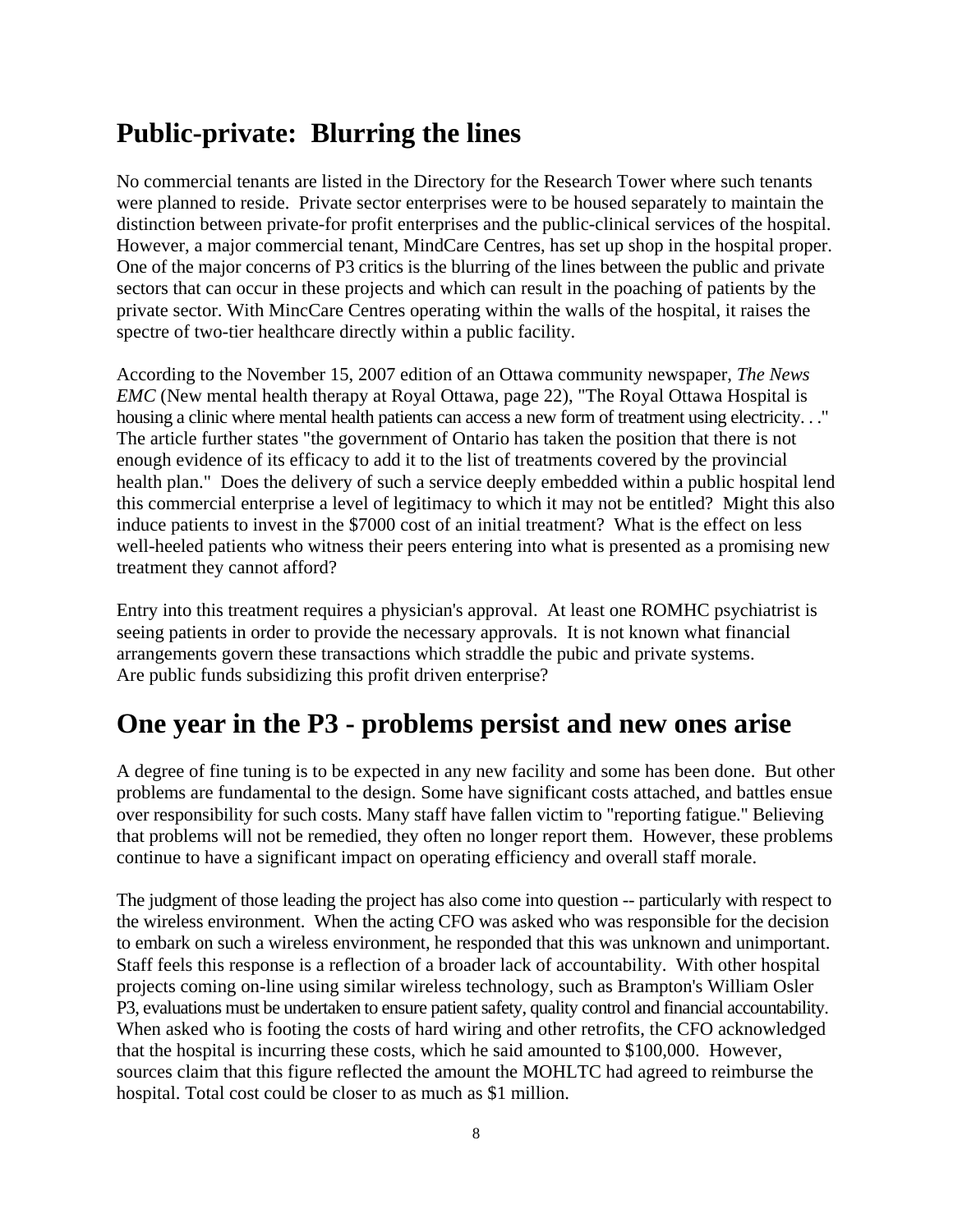## **Security**

- The Ekahau personal alarm system promised to be in place in time for the move -- it still has not arrived.
- Open reception areas identified prior to the move as vulnerable to violations of confidentiality, theft, and staff safety are finally being closed in.
- Over the past year security breaches resulted in three escapes from Forensic units. In one case, inadequate security in the temporary exercise yard resulted in an escape from the medium secure unit and a dispute between the hospital and Carillion over payment for improvements resulted in a delay in action costing the clinical budget for staff overtime.
- Only one security guard is available at night to accompany staff to the distant parking lot and to respond to emergency codes.

#### **Wireless and other technology**

- A process is finally underway to identify high risk areas and hard wire them -- beginning with nursing stations.
- The new IT manager announced at a staff forum that phones in high risk areas will be made independent of computers in order to mitigate risk. Stand alone wireless phones are not backed up, making them useless during a power failure.
- System does not have capacity for traffic, computer problems persist.
- Phone problems persist: Complaint calls are closed before being remedied or a complaint call is refused for lack of details, such as which number the complainant was calling when the problem occurred.
- Outsourcing of the help desk aggravates problems and causes unacceptable delays. Students on four month placements leave without every having been given an email account and new staff wait months for account assignment.
- Video monitors have not been working. These monitors are intended to allow staff to observe who is entering/exiting units in order to release door locks.
- Door lock problems on the medium secure unit permitted patients to lock staff out of the main ward area. Patients proceeded to try and kick out windows to an open area outside the building. Had staff been trapped with the patients, staff would have been at risk.

#### **Health and safety**

- A summary of the fire safety plan was finally released seven months after the opening. Confusion reigned during an earlier "Stage 2 Alarm".
- An Evacucheck flag system to indicate a room has been cleared during an emergency evacuation is just now being installed. There is not enough money to do office areas. Evac-u-sleds are available in the Geriatric unit but are not available for all disabled patients in other areas of the hospital. These allow for easy and safe evacuation of patients during an emergency.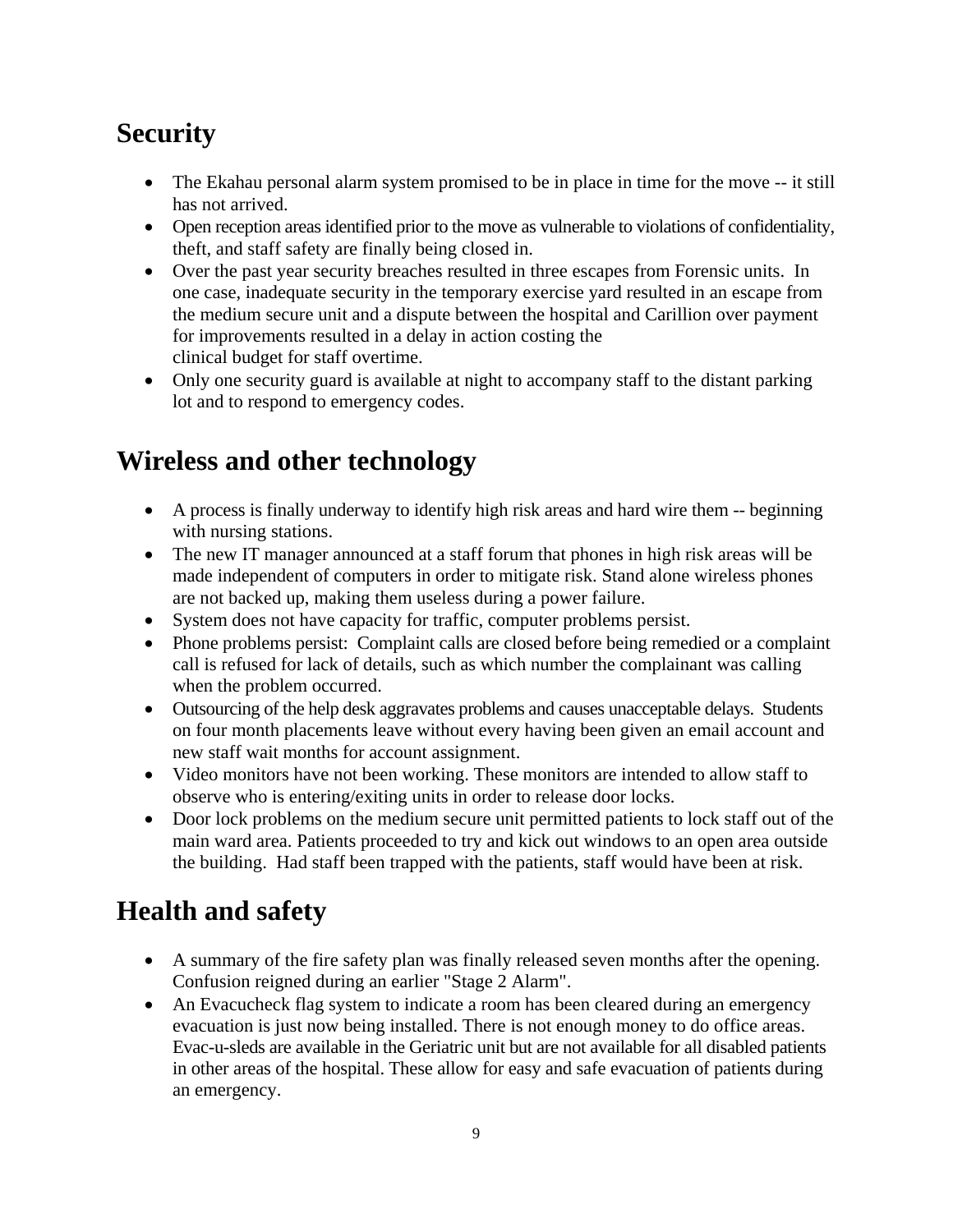- Response team members were unable to enter a unit during an emergency code when magnetic security doors would not unlock. Sealing in all inpatient units, the doors prevented staff from entering/exiting the unit or from providing assistance. Several previous incidents lasted from 30 minutes to two hours. It has been stressful for patients and staff prevented from entering/exiting the inpatient units. However, when an emergency code call was coincidental with one of these random lock downs, emergency responders were unable to access the unit calling the code to render assistance. News of this dangerous malfunction spread quickly throughout the hospital fostering a broader feeling of vulnerability. Staff has been authorized to pull fire alarms in such instances.
- Geriatric inpatient units have long corridors; many patients wander or are at risk of elopement (unauthorized leave). This poses a serious risk for patients who suffer from dementia and who may be unable to assure their own safety. If someone rings to be let in, there is no way to see who that person is, or monitor comings and goings. Several patients have been reported missing from the unit since the move. To date, they have been located within a relatively short time.
- Recommended ergonomic redesign of the switchboard/reception area due to serious deficiencies is not yet underway.
- Eye wash stations are not accessible to people who work with chemicals and prepare medications.
- During a summer storm skylights in the atrium area leaked, creating a slippery hazard (falls). Leaks were also reported in the Geriatric area.
- Limited access to drinking water: there are only two water fountains in the entire building. These fountains are located on the third floor, outside the gym. The rationale given for this was that water fountains are not hygienic. However, this is a facility where patients frequently experience dry mouth or extreme constipation as a side effect of medications. Outpatients also need access to water for taking medications. The Ministry of Labour later cited this as a violation of the Health and Safety Act. Water dispensers have been installed on order of the Ministry of Labour, but are not equipped with disposable cups.
- Chairs with protruding screws in the seats -- identified at the time of the move -- were not repaired until 10 months later.
- Forensic nursing station is so soundproof staff are unable to hear altercations between patients or staff calls for help.

#### **Food Safety**

- Prior to the move into the P3, Food Service Supervisors made rounds of the various inpatient units throughout each mealtime. Since the move such monitoring and supervision is no longer routine. This has been attributed to understaffing of supervisors whose time is often tied up in administrative work.
- Dietary Aids who now must work without the supervision to which they were accustomed may not be equipped to maintain the same food safety standards with respect to proper food rotation and monitoring of out of date food.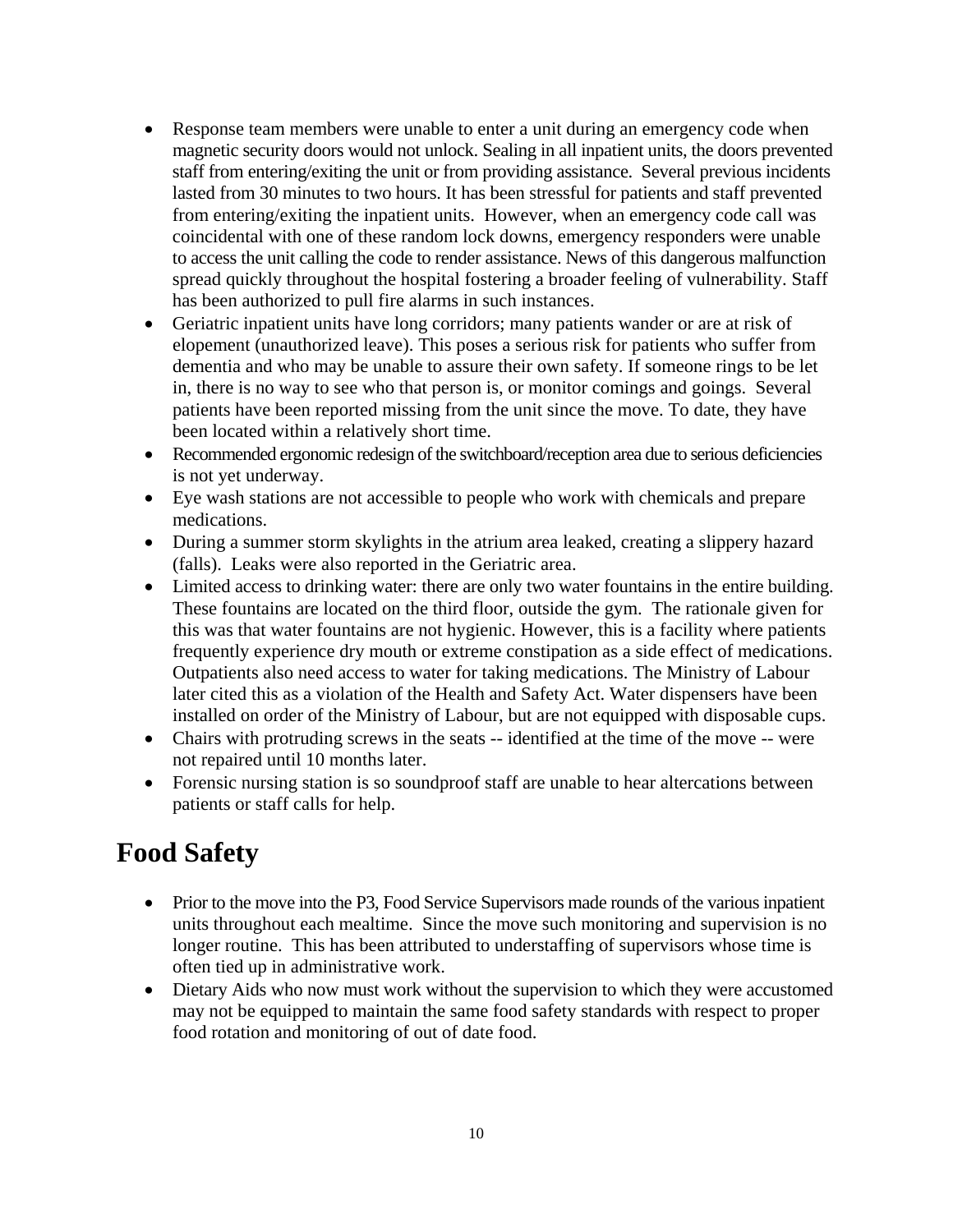#### **Staff morale**

After six months in the P3, the hospital repeated the employee satisfaction and empowerment survey conducted the previous year. Major findings included a decline in the satisfaction of employees with respect to management as well as a decline in satisfaction regarding physical safety. The top three suggestions cited by employees to improve physical safety included panic buttons, video cameras, and emergency procedures; improved layout for staff safety; and an improved landline phone system.

#### **Accessibility**

The design team failed to consult with staff in order to match workplace design to the work performed and to adhere to universal design standards. Instead the minimum standards of the building code were adopted which, unlike universal design standards, do not assure accessibility. Staff requests to make design changes were rejected.

- Washrooms not accessible to electric wheelchairs, entrances difficult to navigate.
- Doors cannot be opened by persons with certain physical disabilities.
- High counters in many reception areas are difficult for persons in wheelchairs to engage with staff.
- The doors to clinical/ward areas are difficult to open door closers provide considerable resistance.
- A staff member cannot simultaneously swipe a security access card, hold the door open, and guide a person with a mobility device without risk of injury. This is an event that is repeated a multitude of times in a day on the geriatrics unit.
- Geriatric patients have been caught between the two sets of heavy doors leading in and out of the unit.
- A staff member who temporarily required the use of a wheelchair was unable to come to work, because her area -- like most -- is not accessible.
- Baffles installed behind washroom grab bars prevent patients from securing safe and firm hold. Patients have difficulty raising themselves off a toilet. Nursing staff must assist them by squeezing into the tight washroom space and lifting. Once standing, patients cannot hang onto the bar, because the bar does not allow for a full grip. In the Geriatrics unit, many patients are at risk of falls. Both they and the staff who assist them are at risk of injury.
- Shower heads in the Geriatric unit are fixed, instead of flexible hose heads. This reduces a person's ability to shower independently, and makes them dependent on attendant care. Attempts to change these by installing economical flex hose heads from Canadian Tire were not successful - they don't fit.
- Clear Plexiglas surrounding the winter garden, on the second and third floors, does not have any markings/cues to enable a person with some visual impairment to avoid colliding into it.
- Occupational Therapy requires a universally accessible kitchen. Pre-construction consultations and agreements were not carried through. The improper kitchen stove, refrigerator and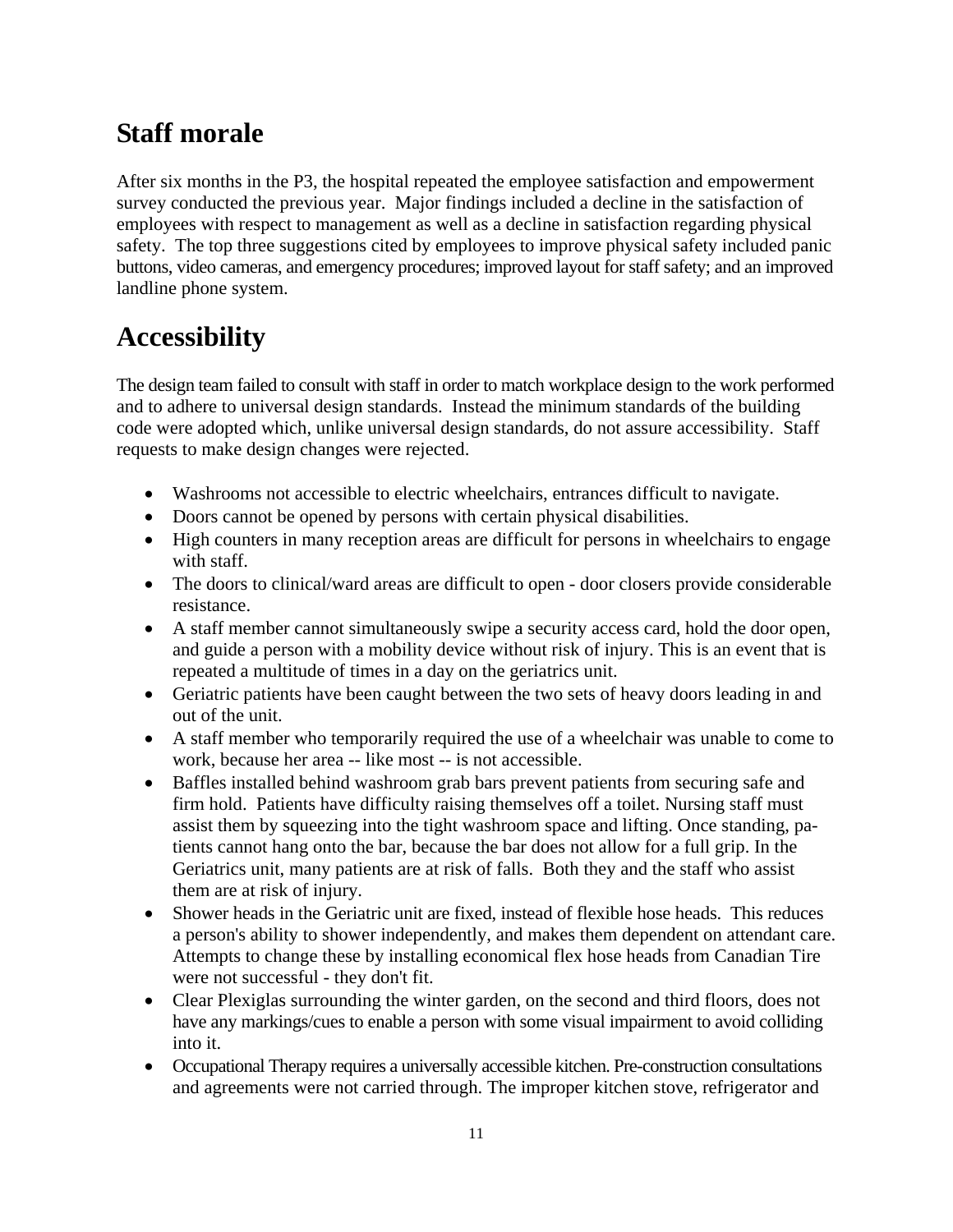sink remain inaccessible for individuals who use wheelchairs. Kitchen construction is still incomplete and in its current unfinished state presents a safety hazard.

#### **Odors:**

- Poor ventilation: Grease smells from cafeteria grill area waft through offices.
- Sewer and other odors remain problematic. Most recently a plumbing and mechanical contractor was called in to find the source of sewer odors occurring each morning in the front lobby and tower lobby.

### **Signage**

- Signage and directionality remain a problem. Visitors and patients complain that the building is confusing and difficult to navigate
- Very few landmarks exist, many corridors looking exactly like others with no wall art or differing colour schemes to help patients and visitors find their way.
- The main entrance has been a source of confusion. A large single door opens to two smaller doors off to each side, only one of which may be operational at any given time.

## **Housekeeping**

- Insufficient house keeping staff to keep the building clean there are more washrooms to clean in the new facility, yet there is no increase in staff.
- House keeping staff must rely on clinicians to let them in to certain areas do their jobs. If the clinician is busy with clients or off the unit, the garbage is not picked up and the office is not cleaned for days. Staff has resorted to putting garbage in hallways, which creates obstructions.
- Housekeeping staff is forced to clean during daytime hours only, often limiting access to washrooms just before lunchtime when use is predictably increased. Increase in noise is a problem when clinicians are administering sensitive tests, conducting an interview, or involved in other interventions where it is important to have minimal noise.

#### **Clinical Issues**

- Confidentiality is extremely important in the area of mental health. When staff moved in, they discovered office and group room doors with an 11 inch wide window running three quarters the length of the door. Mylar film was installed after numerous complaints about lack of confidentiality for patients, but only over the mid-section of the window.
- Staff complains that sound insulation between offices is inadequate.
- Privacy is essential in patient care: There is no built-in mechanism to indicate if the room is occupied or that a session is in progress. Such mechanism would avoid interruption of clinical activities or people trying to peer over or under the Mylar film on the mid section of the window. This is quite disconcerting to patients. It is standard practice to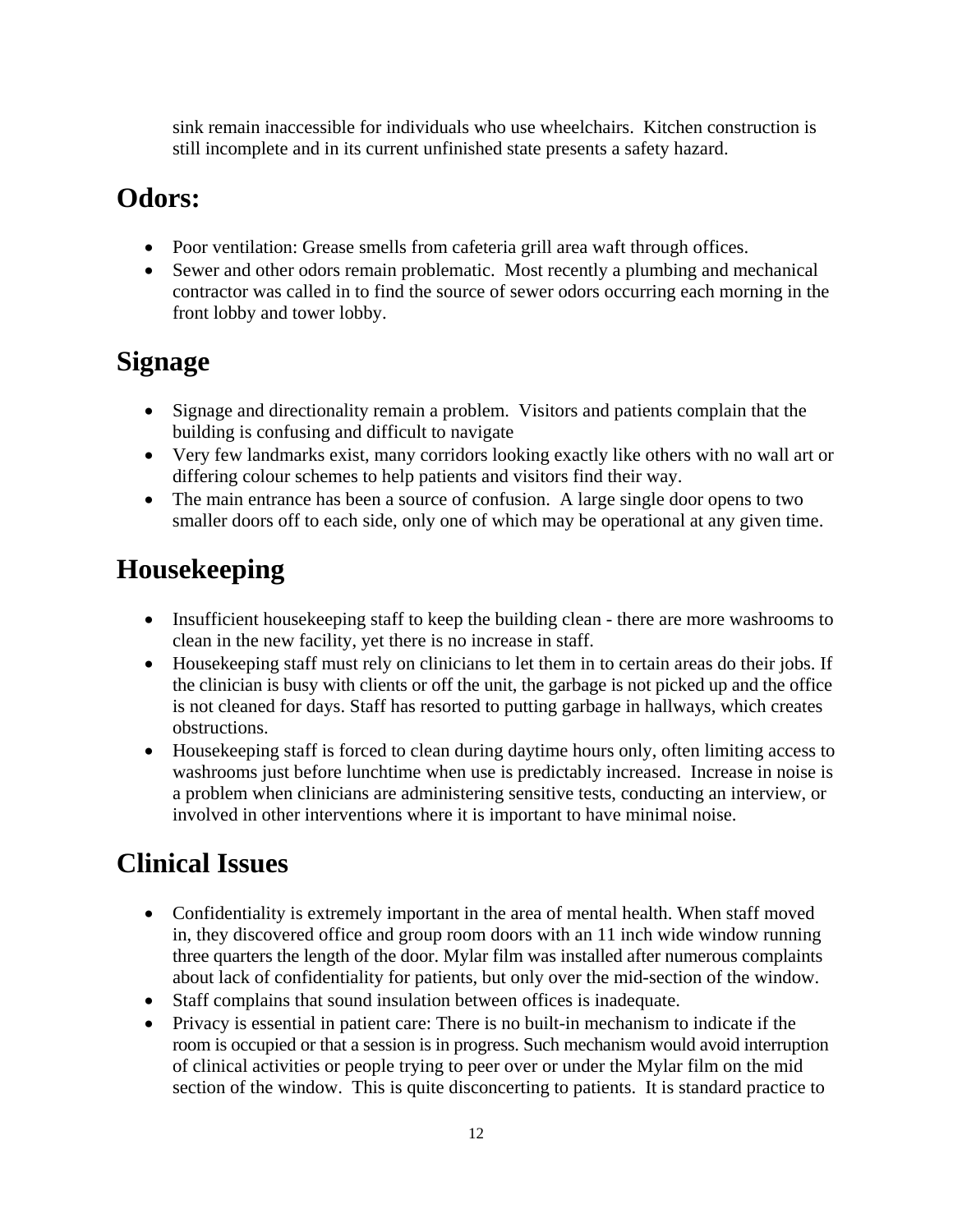protect privacy and avoid interruption through a sign on or beside the door which reads, "Interviewing" or "In Use." There is still no remedy. All offices on the old site were so equipped.

- Blinds in patient rooms turn transparent at night, become detached and fall to the floor. Sharp edges on blinds also present a hazard.
- The need for low noise levels in sensitive clinical areas: The fire and emergency/public announcement system are "integrated" to save money. As a result the public announcement function cannot be turned off in clinical areas without also turning off the ability to hear a fire alarm.
- Patients are not permitted juice to take with foul tasting medications unless they have a physician's order. Water is instead provided. This is a cost saving measure by Carillion, the operator, which provides and controls all food services.
- One-way mirrors in observation rooms placed above seating height forcing staff to stand, or search for adjustable-height chairs. No audio systems were installed for these rooms. Audio systems from the old buildings were left behind and demolished.
- Kitchen sink taps in areas where clients are taught life skills do not allow enough clearance for washing of pots or dishes, resulting in water spills.

#### **"New way of doing business"**

- To save on costs, the new cafeteria uses disposable plates, cutlery and food containers; all going to landfill after use. Prior to this, disposables were used for take-out only.
- Are financial pressures at the ROMHC behind the plan to move the Ottawa Withdrawal Management Centre (Community Detox Centre) from its current location in the downtown core to the P3? Staff has expressed concerns about its co-location with the Youth Program in the new wing now under construction. While the program is to have a separate entrance, security concerns remain.
- Originally commercial tenants were only to occupy the research tower. It appears now that additional tenants will be moving into clinical program areas in the main hospital building, taking up space designated as growth areas for the programs.
- A recent commercial tenant is offering treatment services not covered by OHIP at a cost of \$7,000 to patients - leading to questions about the blurring of lines between the public system and commercial interests. Is this the thin edge of the wedge with respect to the predicted poaching of patients from the public system predicted by P3 Opponents? A premium fee-based service raises the spectre of two-tiered health care delivery inside a public hospital.

#### **Hidden costs**

- Hospital program budgets are billed for damage/maintenance considered by Carillion not to be due to "normal use."
- Any renovations must be carried out by EllisDon. No outside tenders can be sought. Recently, the volunteer association was charged for construction expected to top \$50,000 to partition their small space in order to accommodate vending machines. The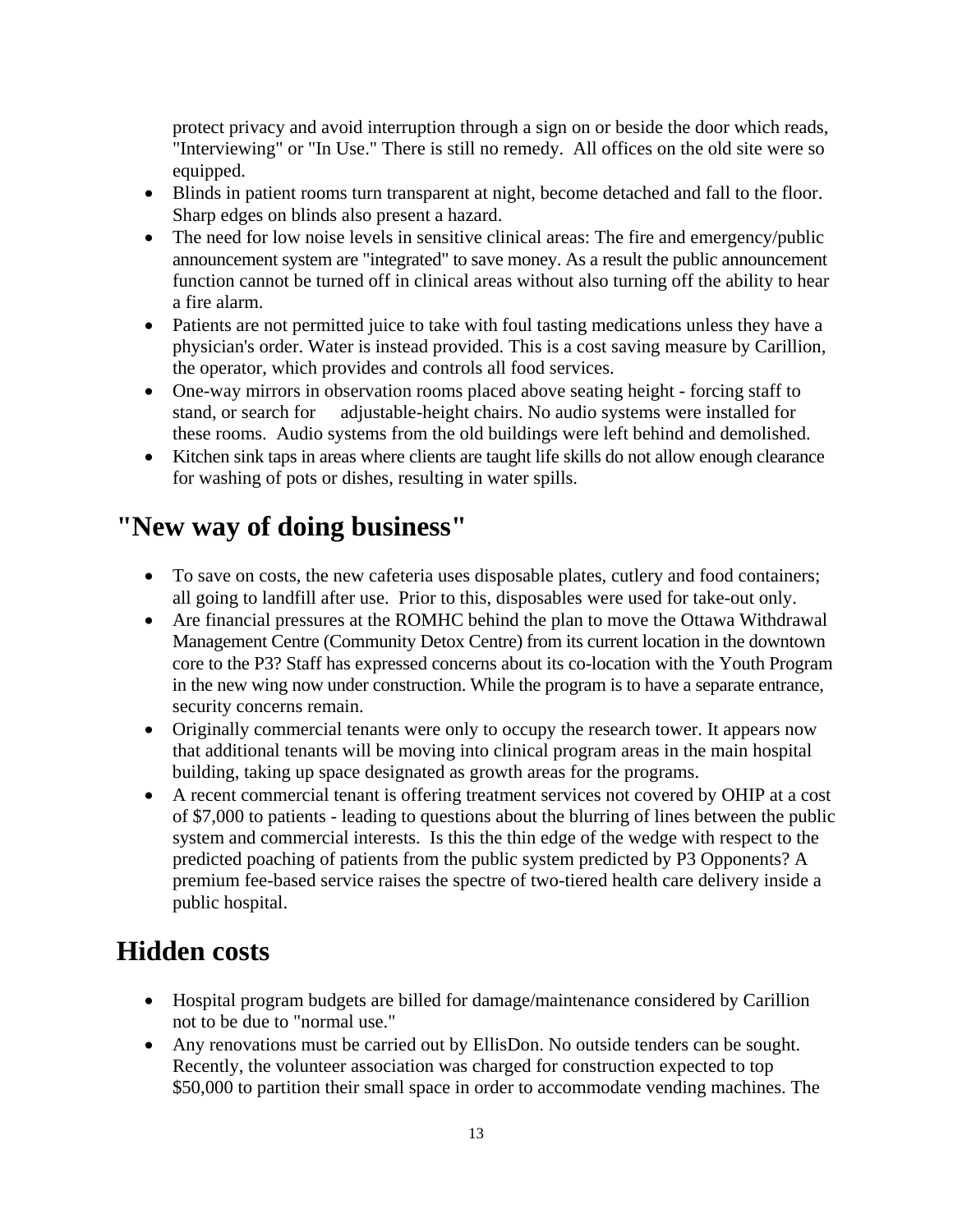proceeds of these machines go to purchase patient comfort items. Other volunteer initiatives must now compete with commercial enterprises.

- Program managers were surprised that they were required to budget \$3000 per year to cover upkeep costs. New rules about who pays for what are not clear.
- As part of the deal for the wireless network, clinical programs are required to purchase cell phones out of their own budgets from Telus, even if they are already fully equipped with functioning phones. Prior to this, phones were purchased on an as-needed basis.
- Clinical programs discovered that photocopy machines are not owned, but leased and that they must cover the \$93 per month lease costs for each machine from their budgets and pay a three-cents-per-page fee for printing.
- Employee complained of ill effects from ventilation; tests were performed and \$500 fee for air quality testing was billed to the employees' program, not paid for by the P3.
- Managers informed that furnishings -- including computers and phones for any currently empty offices -- must be paid for through clinical program budgets. Some empty offices were designated for future growth to be furnished as needed by the programs relying on new funding. However, some additional staff members were hired immediately and this became an unanticipated expense, creating cost pressures for managers.
- "Everything is a fight" is how one union member has described the process of trying to get clarity on costs and accountability. These sentiments are echoed by managers who are not allowed to view any of the signed
- Contracts and are simply expected to accept the word of Carillion managers with respect to entitlements. This kind of information is very difficult to obtain and requires great persistence.
- Carillion charges \$15 per visit to hang anything on an office wall.
- When the P3 was requested to mount display cases brought over from the old buildings to display patient art work, staff was told several months later that they were not a priority. However, staff was informed the task could be moved up if they were willing to pay for the work. Eventually staff was told that the display cases could not be used because they did not match the décor. There is no word on who will pay for new ones.
- The cost of installing Mylar film for privacy was passed on to clinical programs.
- Each jug of tap water ordered for a meeting costs \$5.
- It is less expensive for satellite offices of the hospital to remain in the community rather than to be repatriated to the P3 building.
- Water and ice dispensing machines located in locked areas. The cost of moving these machines was quoted as \$10,000 each and the hospital concluded that it could not afford the cost of moving the machines.
- Many offices equipped with unusable storage units forced staff to improvise and stack patient charts, etc., on floors and desks. Many office areas are not equipped with mail slots and other standard operating equipment. Office staff has complained of a resulting loss of efficiency and are pressured to work unpaid overtime to keep up.
- Staff is placed in offices with no natural light while offices with windows remain vacant.
- Originally all clinical patient services were to be housed in the main hospital building. Only support services, research and commercial tenants were to be housed in the research tower. Safety concerns remain about the location of clinical patient services in areas of the tower remote from other clinical staff.